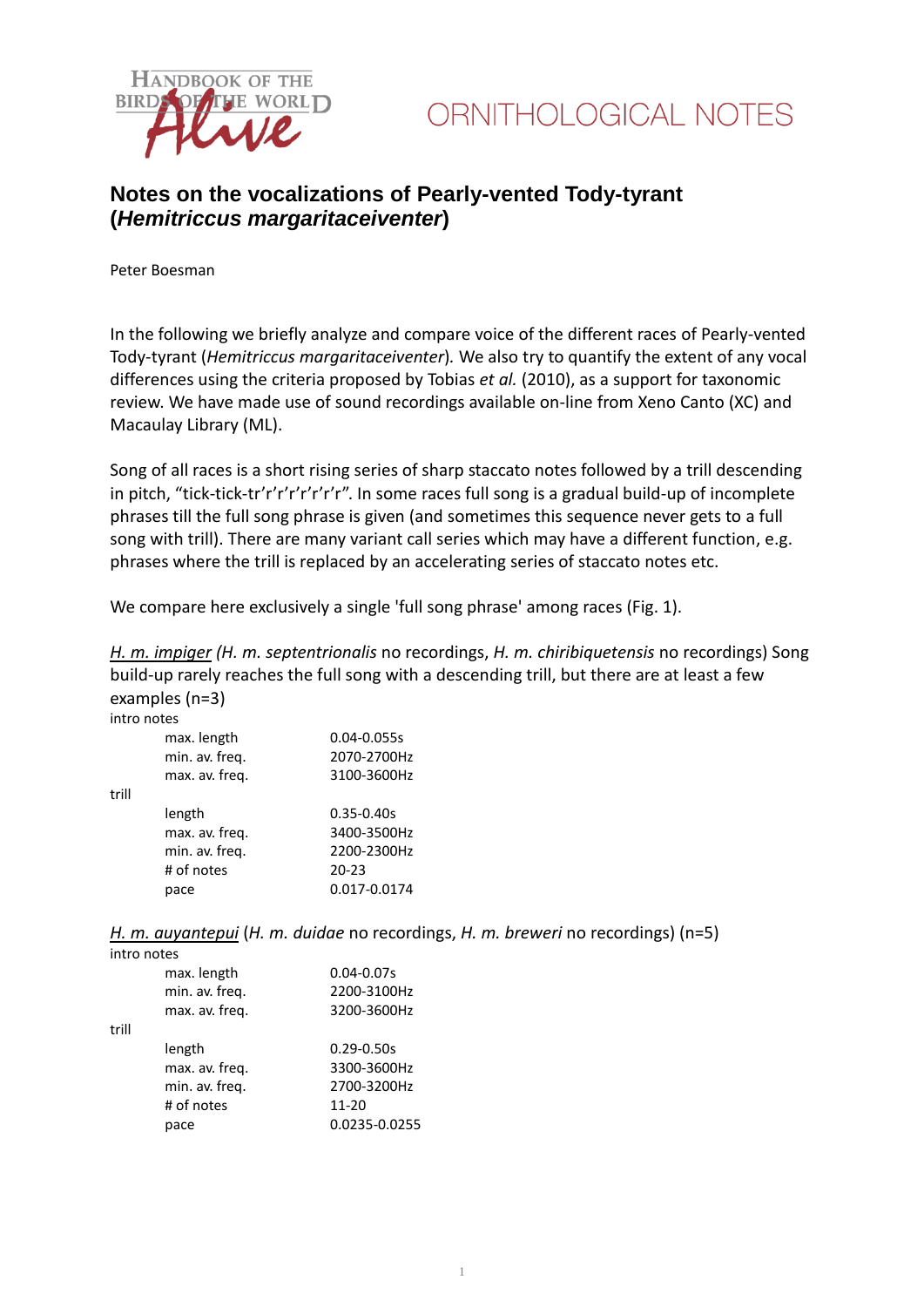

# ORNITHOLOGICAL NOTES



Figure 1: top to bottom: selected examples of full song for races *impiger, auyantepui, rufipes* and nominate.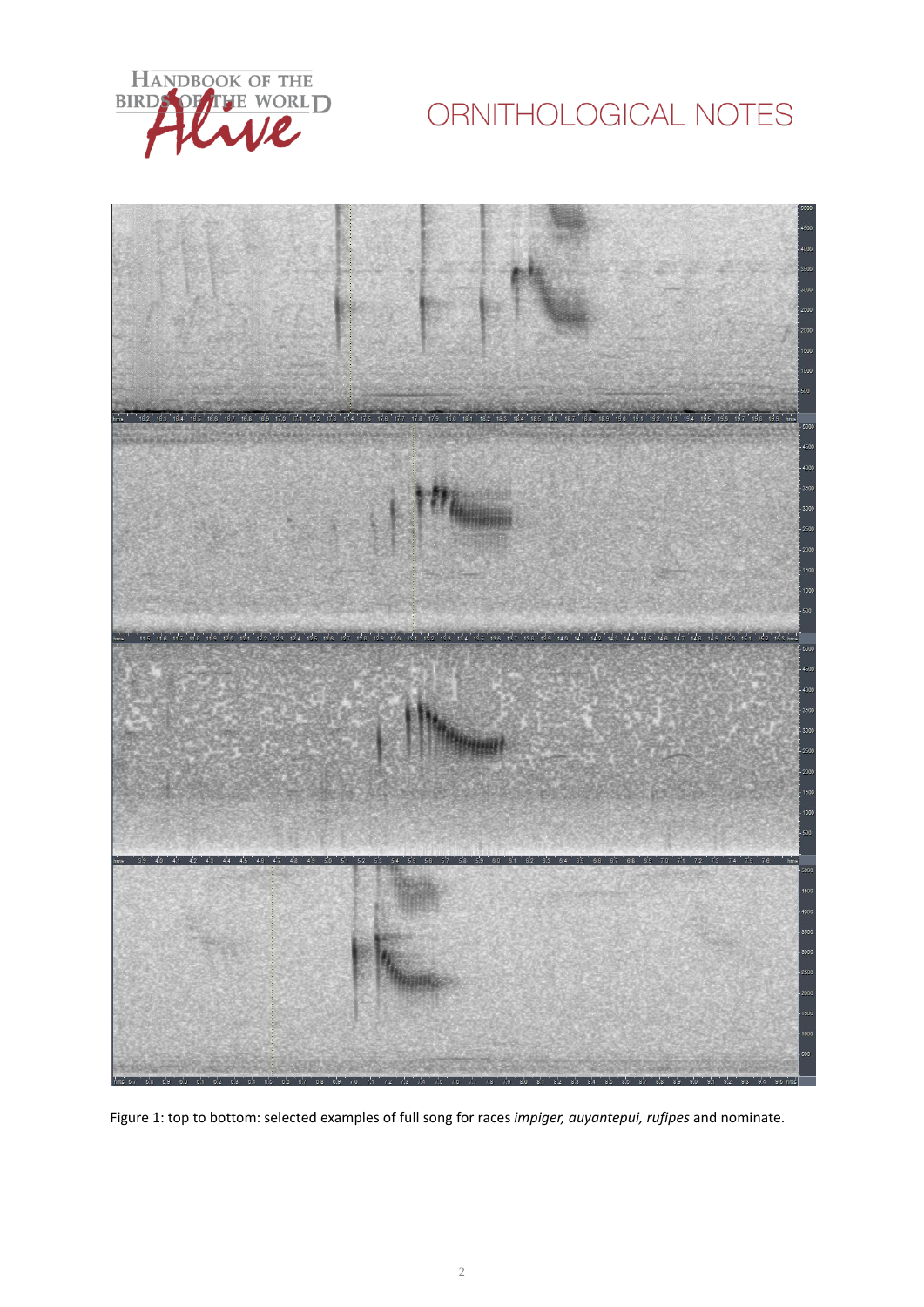

### ORNITHOLOGICAL NOTES

*H. m. rufipes* Song build-up rarely reaches the full song with a descending trill, but there is at least one example (n=2).

intro notes

|       | max. length<br>min. av. freq.<br>max. av. freg. | 0.045s<br>2600Hz<br>3500Hz |
|-------|-------------------------------------------------|----------------------------|
| trill |                                                 |                            |
|       | length                                          | 0.5s                       |
|       | max. av. freq.                                  | 3400Hz                     |
|       | min. av. freq.                                  | 2600Hz                     |
|       | # of notes                                      | 18                         |
|       | pace                                            | 0.27                       |
|       |                                                 |                            |

#### *H. m. wuchereri, H. m. margaritaceiventer* (n=10)

|       | intro notes    |                 |
|-------|----------------|-----------------|
|       | max. length    | $0.04 - 0.055s$ |
|       | min. av. freq. | 1960-2700Hz     |
|       | max. av. freq. | 3300-4200Hz     |
| trill |                |                 |
|       | length         | $0.18 - 0.39s$  |
|       | max. av. freq. | 3100-4100Hz     |
|       | min. av. freq. | 2200-3100Hz     |
|       | # of notes     | $8 - 18$        |
|       | pace           | $0.02 - 0.028$  |
|       |                |                 |

From the above measurements, it would seem that when comparing the homologous vocalization 'full song', there are hardly obvious differences among the 4 groups. The only apparent difference is that the (rarely heard) trill of *impiger* has slightly more notes and a faster pace. This is however based on just a few examples. If these are representative, then vocal score *vs* all other races would be: higher number of notes (score 1-2) and faster pace (score 1-2), but we need more recordings to be confident about this vocal difference. All other races seemingly have no obvious differences in full song. Further detailed analysis may nevertheless discover some subtle differences in e.g. note shape, but this will not lead to a considerable vocal score according to Tobias criteria.

This note was finalized on 1st July 2015, using sound recordings available on-line at that moment. We would like to thank in particular the many sound recordists who placed their recordings for this species on XC and ML.

#### **References**

Tobias, J.A., Seddon, N., Spottiswoode, C.N., Pilgrim, J.D., Fishpool, L.D.C. & Collar, N.J. (2010). Quantitative criteria for species delimitation. *Ibis* **152(4)**: 724–746.